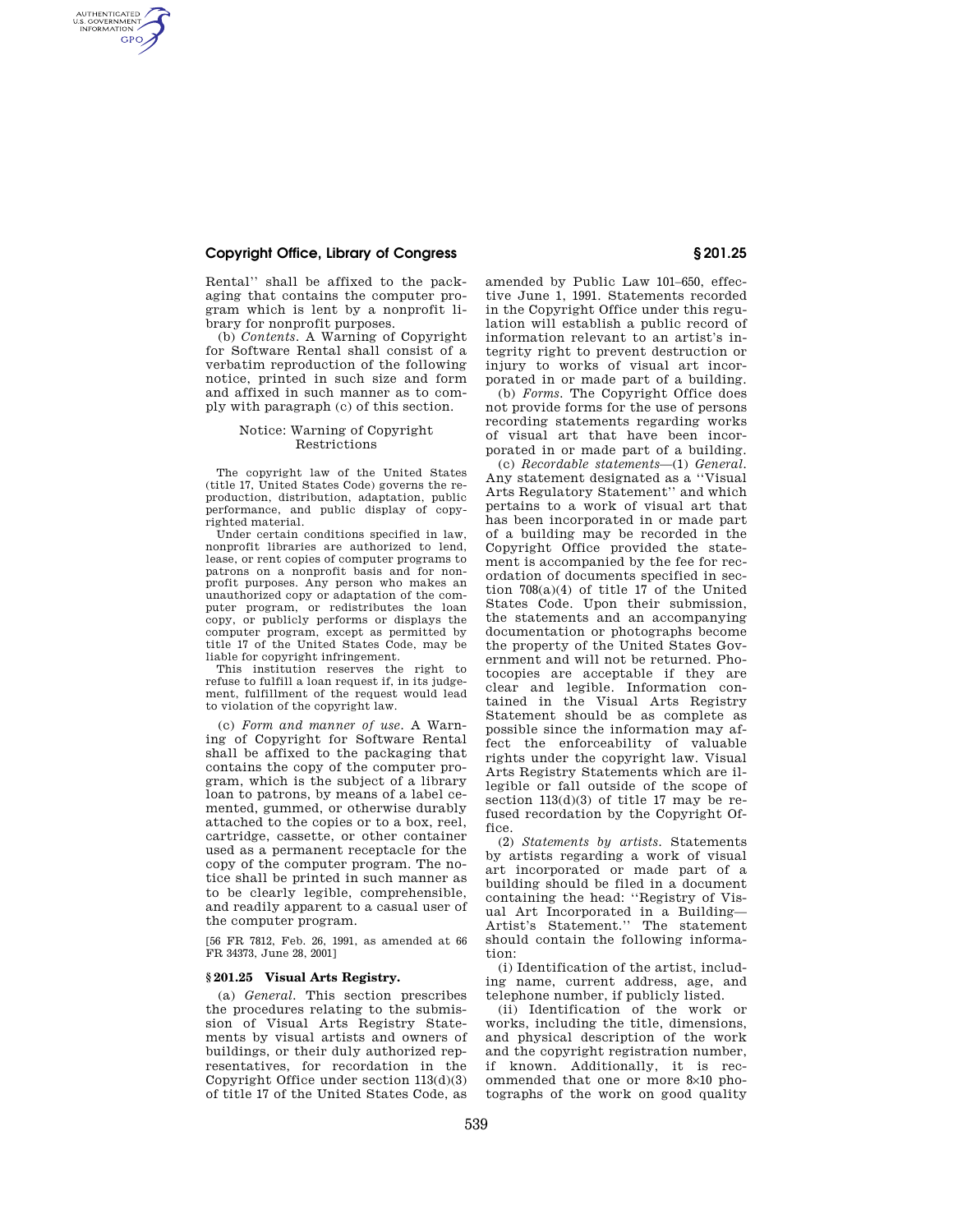photographic paper be included in the submission; the images should be clear and in focus.

(iii) Identification of the building, including its name and address. This identification may additionally include 8×10 photographs of the building and the location of the artist's work in the building.

(iv) Identification of the owner of the building, if known.

(3) *Statements by the owner of the building.* Statements of owners of a building which incorporates a work of visual art should be filed in a document containing the heading: ''Registry of Visual Art Incorporated in a Building— Building Owner's Statement.'' The statement should contain the following information:

(i) Identification of the ownership of the building, the name of a person who represents the owner, and a telephone number, if publicly listed.

(ii) Identification of the building, including the building's name and address. This identification may additionally include 8×10 photographs of the building and of the works of visual art which are incorporated in the building.

(iii) Identification of the work or works of visual art incorporated in the building, including the works' title(s), if known, and the dimensions and physical description of the work(s). This identification may include one or more  $8\times10$  photographs of the work(s) on high quality photographic paper; the images should be clear and in focus.

(iv) Identification of the artist(s) who have works incorporated in the building, including the current address of each artist, if known.

(v) Photocopy of contracts, if any, between the artist and owners of the building regarding the rights of attribution and integrity.

(vi) Statement as to the measures taken by the owner to notify the artist(s) of the removal or pending removal of the work of visual art, and photocopies of any accompanying documents.

(4) *Updating statements.* Either the artist or owner of the building or both may record statements updating previously recorded information by submitting an updated statement and pay-

# **§ 201.25 37 CFR Ch. II (7–1–10 Edition)**

ing the recording fee specified in paragraph (d) of this section. Such statements should repeat the information disclosed in the previous filing as regarding the name of the artist(s), the name of the work(s) of visual art, the name and address of the building, and the name of the owner(s) of the building. The remaining portion of the statement should correct or supplement the information disclosed in the previously recorded statement.

(d) *Fee.* The fee for recording a Visual Arts Registry Statement, a Building Owner's Statement, or an updating statement is the recordation fee for a document, as prescribed in §201.3(c).

(e) *Date of recordation.* The date of recordation is the date when all of the elements required for recordation, including the prescribed fee have been received in the Copyright Office. After recordation of the statement, the sender will receive a certificate of record from the Copyright Office. Any documentation or photographs accompanying any submission will be retained and filed by the Copyright Office. They may also be transferred to the Library of Congress, or destroyed after preparing suitable copies, in accordance with usual procedures.

(f) *Effect of recordation.* The Copyright Office will record statements in the Visual Arts Registry without examination or verification of the accuracy or completeness of the statement. if the statement is designated as a ''Visual Arts Registry Statement'' and pertains to a work of visual art incorporated in or made part of a building. Recordation of the statement and payment of the recording fee shall establish only the fact of recordation in the official record. Acceptance for recordation shall not be considered a determination that the statement is accurate, complete, and otherwise in compliance with section 113(d), title 17, U.S. Code. The accuracy and completeness of the statement is the responsibility of the artist or building owner who submits it for recordation. Artists and building owners are encouraged to submit accurate and complete statements. Omission of any information, however, shall not itself invalidate the recordation, unless a court of competent jurisdiction finds the statement